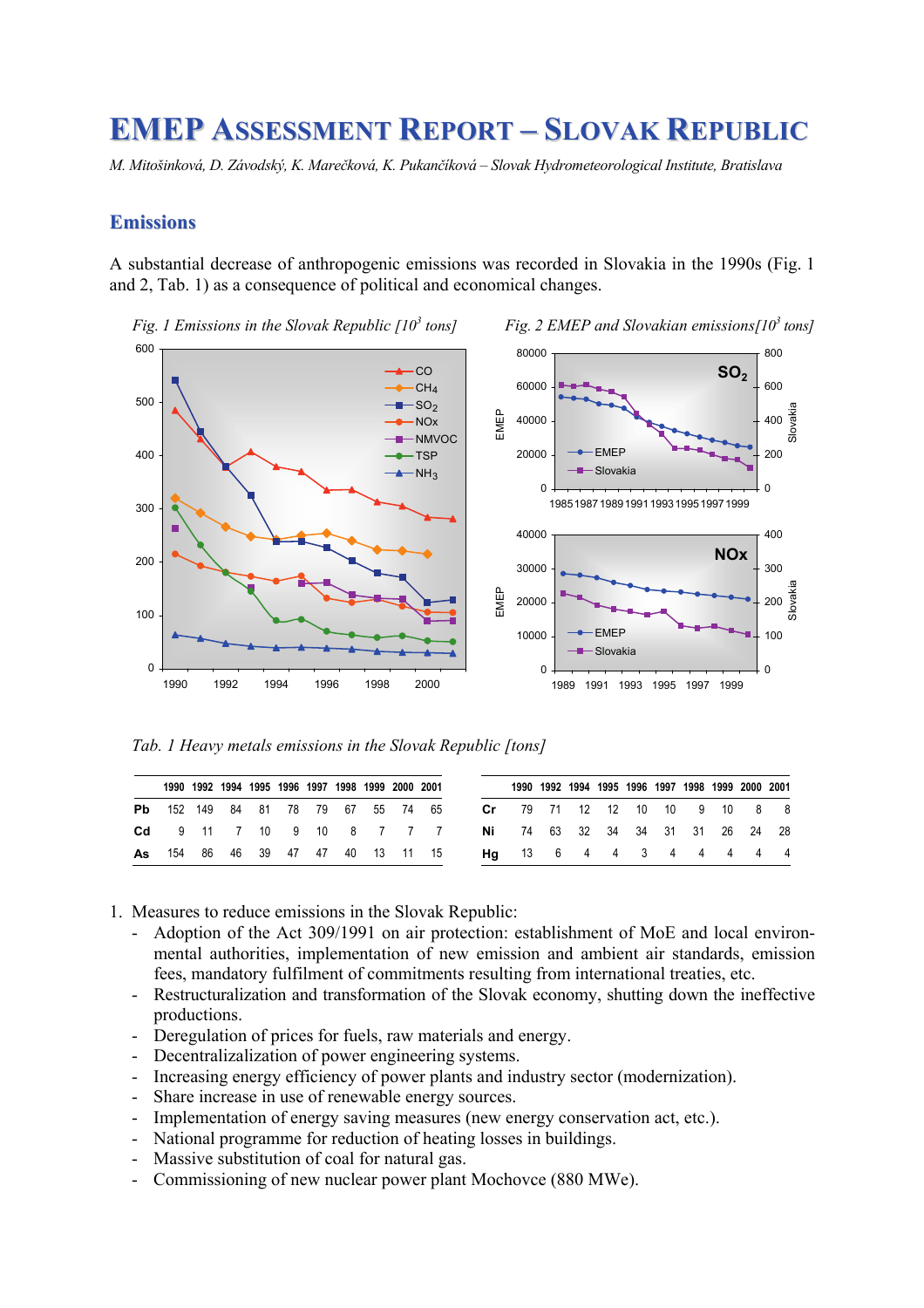- Introduction of unleaded gasoline, obligatory use of catalytic converters in new cars since 1993.
- Emission and ambient air monitoring improvement.
- Adoption of new Act 478/2002 on air protection, which completely transposed relevant EU air quality legislation.
- 2. Present status in relation to the desired environmental quality:

All Slovak emission indicators decline much faster as compared to the average European emission trends. The average level of regional background concentrations of pollutants in ambient air and precipitation follow the downward trend in emissions. Critical load exceedances of acidity in forest soils decreased from 50% in 1990 to 17% around 2000. Critical levels for  $SO<sub>2</sub>$ and  $NO<sub>x</sub>$  are not exceeded at the whole territory of Slovakia at present apart from some urban locations. The situation concerning critical loads of heavy metals and POPs is not clear in Slovakia. The main current problems in Slovakia are high level of fine particles (PM10) and ground level ozone. The massive national reduction of ozone precursor emissions resulted in decrease of ozone extremes only, while the average level has not been changed and exceedances of 8h average 120 µg.m-3 were slightly increased in the 1990s.

3. The need for further action to reduce pollution levels:

The positive effect of EU air pollution legislation (transposed into the Slovak legislation) is assumed. To meet the Gothenburg Protocol emission ceilings is realistic for Slovakia. Slow downward trend of regional concentrations and critical load exceedances is expected in Slovakia in the next decade. Future trends of current ground level ozone level will depend on the ozone precursor emission trends on European scale.

More attention should be given to POPs, HMs, accumulation of nitrogen in the natural ecosystems, regional transport and source apportionment of fine particles and ground level ozone.

## **Monitoring of regional air quality in the Slovak Republic**

Regional air pollution and quality of precipitation over the territory of Slovakia has been monitored under the Slovak Hydrometeorological Institute since 1977. Originally, the only station Chopok has been established in 1977, included from the beginning of its operation into two international programs, GAW WMO and EMEP UN ECE. Until 1993 the network of seven regional stations

has been gradually put into operation, but in 1999 two stations had been shut down due to the lack of monetary means. At present the regional network consists of five stations, all are the EMEP stations: Chopok, Topoľníky, Liesek, Stará Lesná and Starina. Location and altitude of the individual stations are presented in Fig. 3. The program of measurements on these stations is summarized in Tab. 2.



*Fig.3 EMEP stations in Slovakia*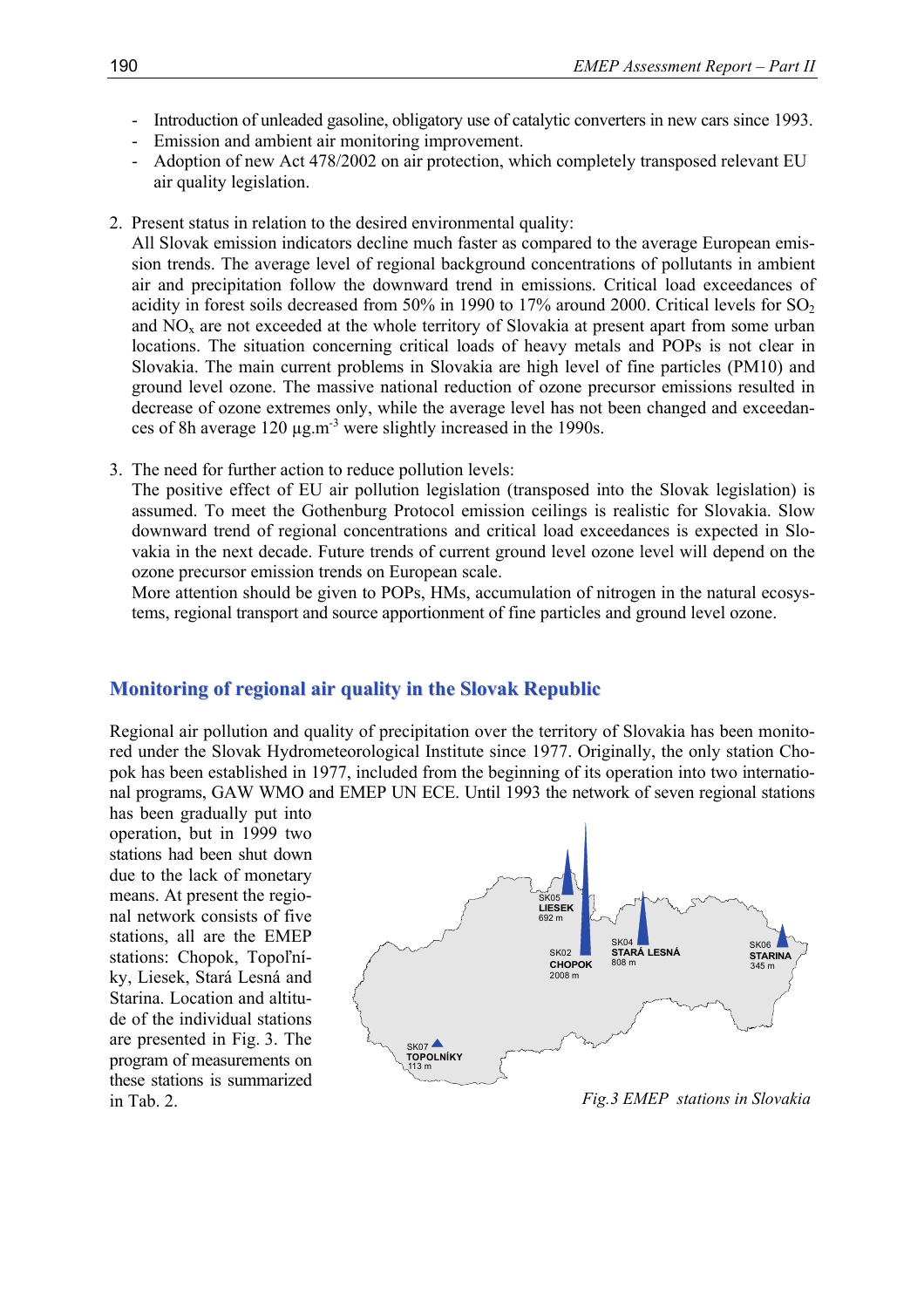#### *Tab.2 Programme of measurements*

| <b>AMBIENT AIR</b>   | Gas              | $SO_2$ , NO <sub>x</sub> , HNO <sub>3</sub> - 24-hours sampling – daily<br>$O_3$ - continuous registration by analyzer<br>VOCs $C_2-C_6$ , 10-15 min sampling 2x weekly at 12.00 noon |
|----------------------|------------------|---------------------------------------------------------------------------------------------------------------------------------------------------------------------------------------|
|                      | <b>Particles</b> | TSP and PM10 mass concentrations - 7 day sampling - weekly<br>Pb, Cu, Zn, Mn, Cr, Ni, Cd -7 day sampling - weekly<br>$SO_4$ , NO <sub>3</sub> - 24- hours sampling - daily            |
| <b>PRECIPITATION</b> | <b>Daily</b>     | pH, conductivity, $SO_4$ , $NO_3$ , CI, $NH_4$ , Na, K, Ca,<br>Mg, F, $PO4$                                                                                                           |
|                      | <b>Monthly</b>   | pH, conductivity, $SO_4$ , $NO_3$ , CI, NH <sub>4</sub> , Na, K, Ca,<br>Mg, Zn, Mn, Fe, Al, F, PO <sub>4</sub> Pb, Cd                                                                 |

## **Assessment of time series and trends**

## *SO2, sulphates*

Very evident decrease of both, sulphur dioxide and sulphate concentrations in air, was recorded at all Slovak regional stations during the last two decades of the last century. Figures 4 -7 illustrate the monthly average concentrations and trends of  $SO_2$  and  $SO_4$  at two Slovak EMEP stations Chopok and Stara Lesna. Massive decrease of both sulphur compounds by 60 % or more has been observed since the beginning of their measurements. In lowlands the decrease has not been expressed so clearly. In the 1980s the typical annual average concentrations of sulphur dioxide and sulphate (7-8  $\mu$ g S.m<sup>-3</sup>; 3-4  $\mu$ g S.m<sup>-3</sup>, resp.) dropped approximately 40-50 %. The average SO<sub>4</sub>-S/SO<sub>2</sub>-S ratio ranged between 0.3-0.4 and did not show any significant changes during the whole period. Concentrations of  $SO<sub>2</sub>$  and sulphate are decreasing with the altitude. Current concentrations at the summit Chopok station are five-six times lower than in the Slovak lowlands. The regular annual course of SO2 concentrations (decreasing amplitude with altitude) was registered. Annual course of sulphate concentrations in air was not so regular. At the Chopok station, the summer maximum of sulphate was observed. The decrease of  $SO<sub>2</sub>$  and sulphate in air at the Slovak regional stations was faster than the decrease of the total European sulphur emissions and corresponds more with emission decrease in the Slovak Republic and neighbouring countries. Figure 8 illustrates the trajectory sector dependance of  $SO<sub>2</sub>$  concentration at summit station Chopok in the period 1985-2000. On the whole, the 4082 valid data were processed. The southern and south-eastern sectors exhibited the highest average concentrations in winter, while in summer the highest concentrations were observed in the northern and north-western sectors. The north-western sector occurrence was the most frequent.





*Fig. 4 SO2 - Chopok Fig. 5 SO2 – Stara Lesna*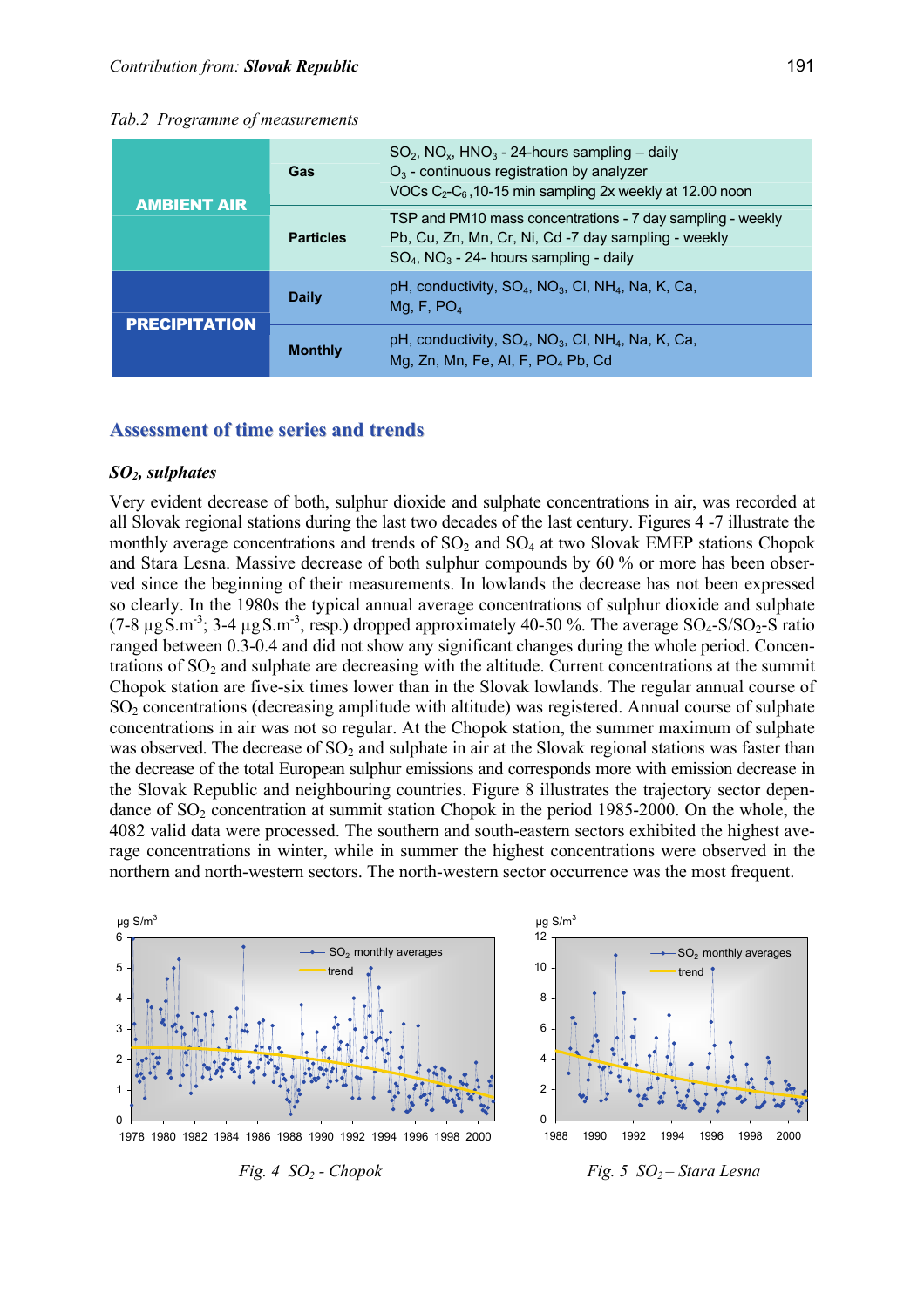

*Fig. 8 Trajectory sector dependance of SO<sub>2</sub> concentration in*  $\mu$ *gS.m<sup>-3</sup> (in frames) at Chopok (2008 m a.s.l) in the period 1985-2000. 69.8% of all daily means were processed.* 

#### *NOx , nitrates*

Unlike to sulphur compounds, the decrease of regional concentrations of nitrogen oxides and nitrates in air at the Slovak regional stations was not so distinctive. Time series of  $NO<sub>x</sub>$  concentrations from the Chopok station (Fig. 9) shows only slight downward trend. On the other hand, the current NO<sub>x</sub> concentrations in the Slovak lowlands are 30-40 % lower than the average level in the 1990s. The trends on stations located in higher positions are expected between these two levels (Fig. 9 and 10), because the measurements started later at most of the stations. Nitrate measurements were

launched only in 1993. The available data sets are too short for estimation of trends (Fig. 11 and 12). However, the average concentrations from the first half of the 1990s are higher than the current level. The differences in  $NO<sub>x</sub>$  and nitrate concentrations between lowlands and upper located stations were not as evident as for sulphur compounds. The typical annual course of  $NO<sub>x</sub>$  and nitrate concentrations was observed only in lowlands, with distinctive maximum in winter months. For the upper located stations, the annual course was not so regular, especially in case of nitrate. At the Chopok station, the summer  $NO<sub>x</sub>$  maximum has been often observed. The regional measurements



*Fig. 9 NOx - Chopok*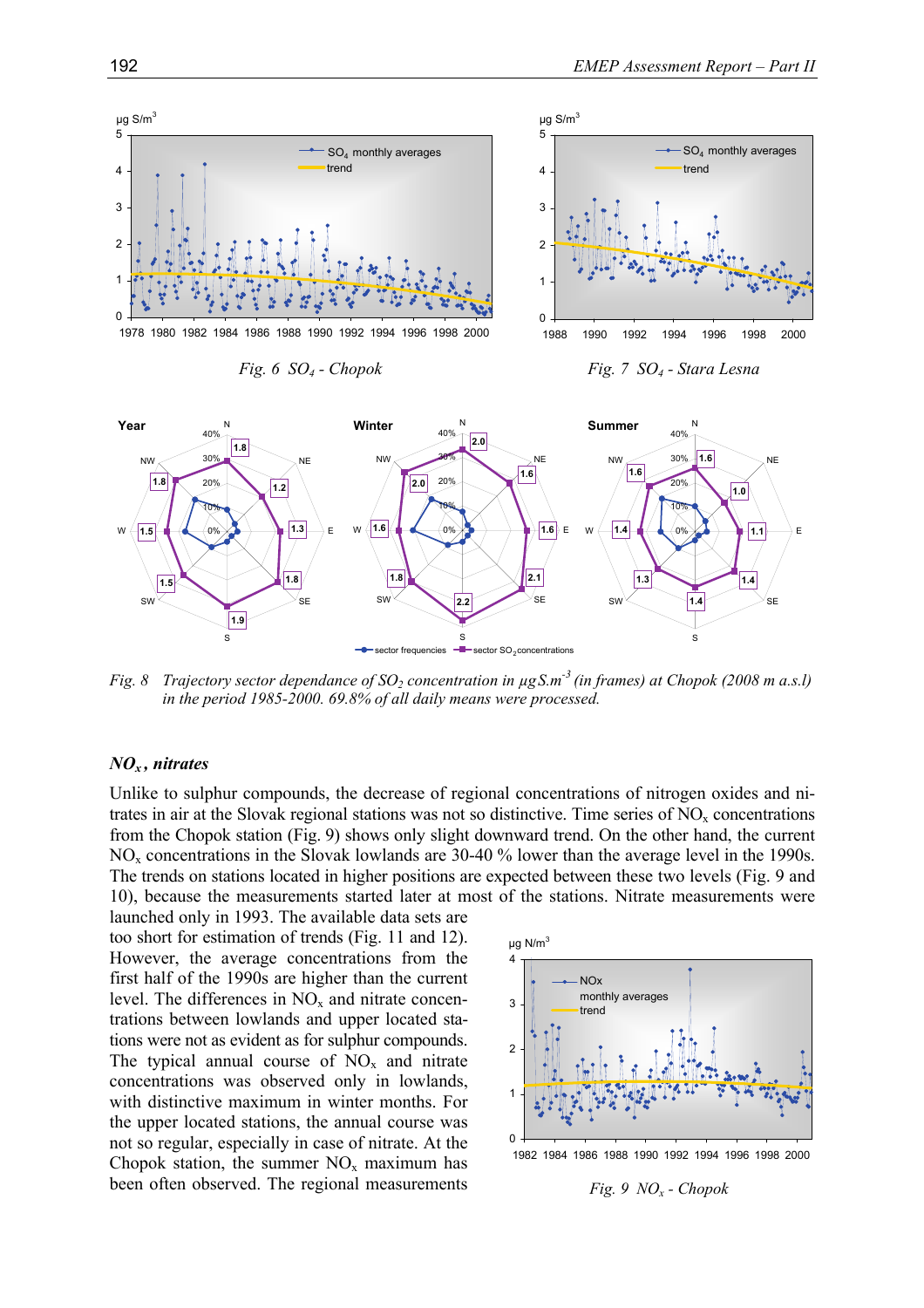at the territory of Slovakia confirm that the regional level of oxidised nitrogen compounds in air is much more controlled by the long-range transboundary transport as it is in case of sulphur compounds. Figure 13 illustrates the trajectory sector dependance of  $NO<sub>2</sub>$  concentration at summit station Chopok in the period 1985-2000. On the whole, the 3640 valid data were processed. The sector dependance was not clearly represented. The highest average concentrations in winter was observed in south-western sector, while in summer in northern sector.



*Fig.13 Trajectory sector dependance of NO<sub>2</sub> concentration in*  $\mu$ *gN.m<sup>-3</sup> (in frames) at Chopok (2008 m a.s.l) in the period 1985-2000. 62.3% of all daily means were processed.* 

#### *Particulate matter, heavy metals*

Regional average concentrations of particulate matter (PM), depending on location and altitude, range between 15 and 45  $\mu$ g.m<sup>-3</sup> as TSP (total suspended particles). The highest levels of concentrations have been observed in the dry and windy lowlands. The influence of the local agricultural activities is obvious. The lowest concentrations are typical for the alpine locations. The regional TSP concentrations are more controlled by the local processes, including anthropogenic activities. Share of the local influence is declining with the altitude. No trend in regional concen-



tration level was identified from the beginning of observations. The annual course of TSP concentration is not clearly manifested, but higher concentrations are usually observed in the cold half-year.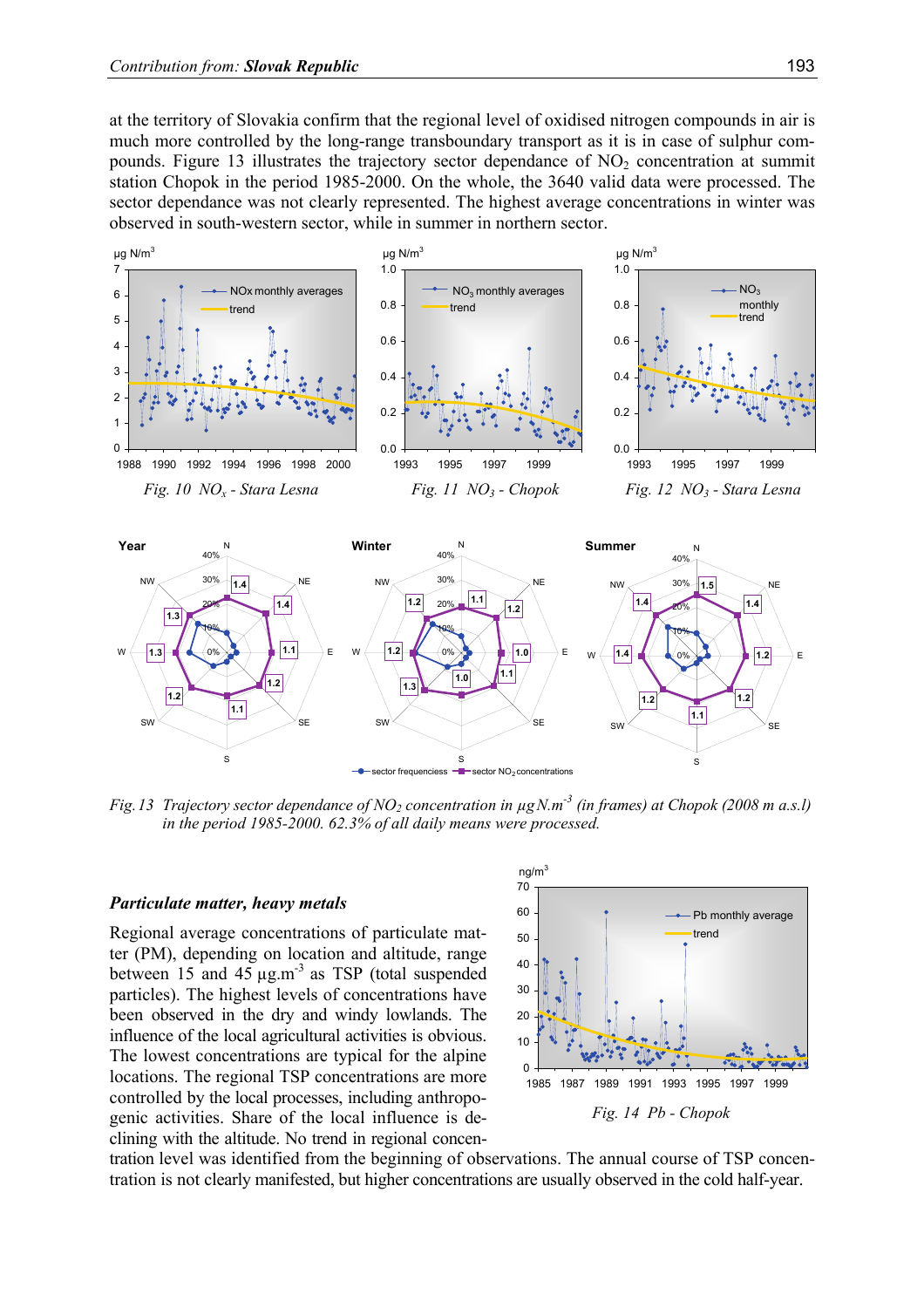The content of heavy metals in TSP is decreasing at all Slovak regional stations from the beginning of their observations. The typical Slovak regional average lead concentration 45-50 ng.m<sup>-3</sup> in the middle of the 1980s decreased at all stations on values below 20 ng.m<sup>-3</sup> within the last years. At the same time the summit Chopok station observed the drop in the average lead concentrations from 20 to 3 ng.m<sup>-3</sup> (Fig. 14). The similar, but not so evident trend was observed also for several other heavy metals (Cu, Zn, Mn, Cd, Ni and Cr). Their trend is attributed to the massive decrease of heavy metals emissions in Slovakia and neighbouring countries (replacement of solid fuels, decrease in production and modernisation of ferrous and non-ferrous metallurgy, unleaded gasoline, etc.). Some local effects were identified, e.g. the high level of manganese and chromium at the EMEP Liesek station, attributed to the relatively close located ferro-alloy plants.

#### *Ozone*

The first ground level ozone measurements in Slovakia were performed, like in many other European countries, in the second half of the nineteenth century. The semi-quantitative Schoenbein testpaper method was used. Slovak historical ozone data have indicated the average ozone level less than  $30 \mu g.m^{-3}$ . The present level is at least twice as much higher. In 1967 and 1968 Dr. Warmbt from former GDR conducted ground level ozone monitoring in the High Tatras (Poprad 707 m a.s.l. and Lomnicky stit 2632 m a.s.l.). The automatic ozone analyzers based upon iodometric principle were applied. The automatic urban air quality monitoring network in the Slovak Republic was put into operation in 1992/1993. At the same time the Slovak regional stations (EMEP) started to be equipped with ozone analysers. The Thermoelectron and MLU analyzers, based on UV absorption principle, have been used. Considering all available data, the annual average increase of ground level ozone concentration in Slovakia has been estimated about 1  $\mu$ g.m<sup>-3</sup>.yr<sup>-1</sup>, for the period 1969-1992. In the 1990s, no significant trend was observed at the Slovak stations. Inter-annual variability of ozone concentrations is attributed to the photochemical activity of the years. The daily average values for the period 1992-2000 are presented in Fig.14. The typical urban average ozone concentrations for Slovak towns in the 1990s we-



*Fig. 14 Ground level ozone (daily averages) at the Slovak EMEP stations*

re 40-45  $\mu$ g.m<sup>-3</sup> and for suburban locations about 50  $\mu$ g.m<sup>-3</sup>. The highest ozone concentrations have been observed at the regional stations located above 1000 m a.s.l. (EMEP Chopok station, new ozone stations Kojsovska hola 1243 m a.s.l. and Strbske Pleso 1348 m a.s.l.). The alpine daily and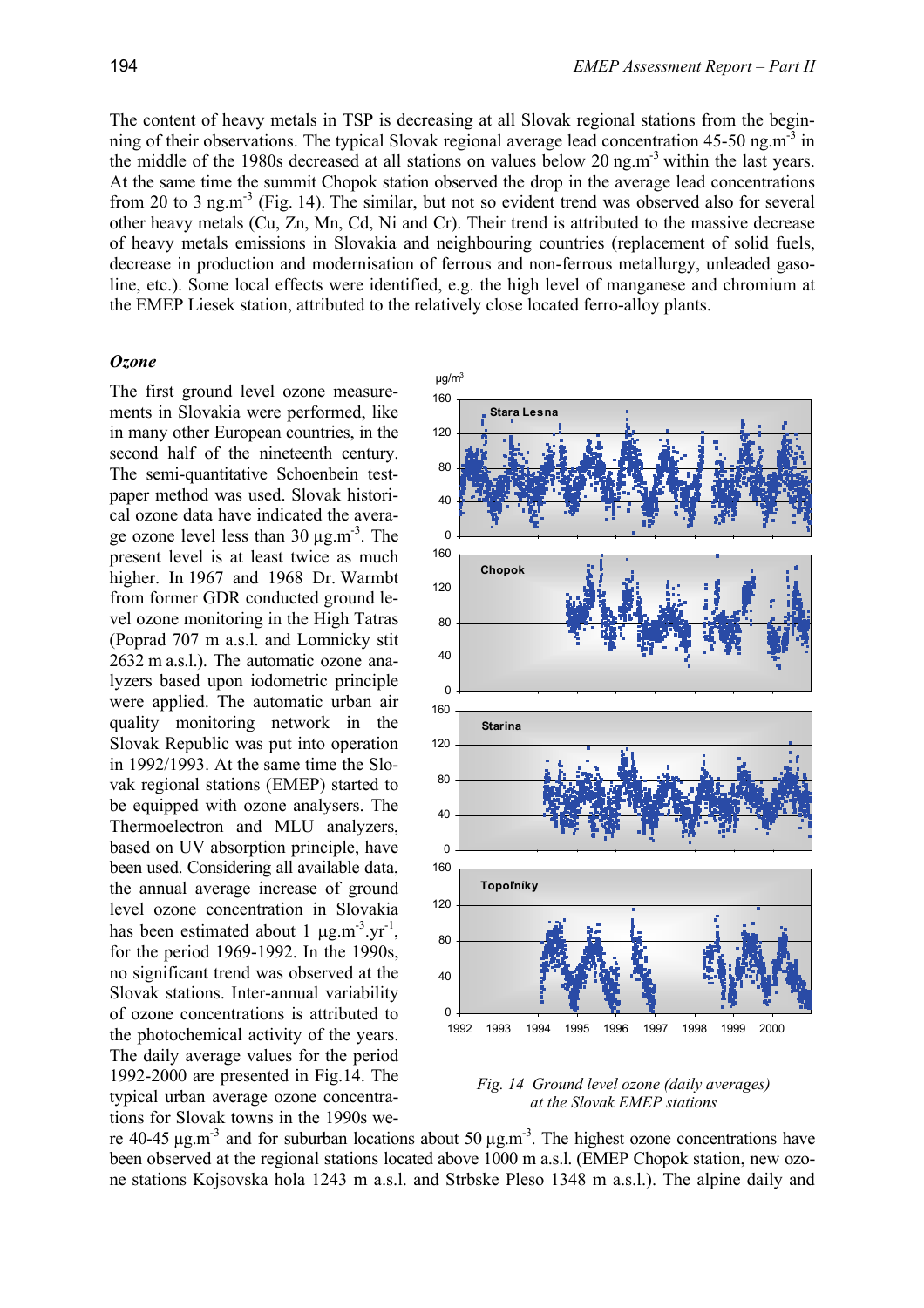annual concentration courses are typical for these stations. The exceedance of the ambient air quality standard 110  $\mu$ g.m<sup>-3</sup> (8 hours average) is rather frequent, particularly in the photochemical active years. The one-hour concentration  $180 \mu g.m^{-3}$  has been exceeded only occasionally, the warning level 360  $\mu$ g.m<sup>-3</sup> has not been reached over the whole period and the information level to the public (180  $\mu$ g.m<sup>-3</sup>) has been overstepped more frequently in the first half of the 1990s, while exceedance of ambient air quality standard  $110 \mu g.m^{-3}$  indicates very small increase during the last decade of the  $20<sup>th</sup>$  century (average from all stations, including urban).

In Figure15, the trajectory sector analysis of ozone concentrations from Stara Lesna (1992-1996, summer period) is presented, using the EMEP trajectory statistics. Sector dependence on concentration does not seem to be very apparent, however it might be observed for the higher average concentrations in case of air transport from the south and the east. It seems the massive decrease of Slovak anthropogenic ozone precursors emissions during the 1990s (about 50 %) probably influenced the ozone extremes only, but the average level is more controlled by the large-scale processes. Slovakia is situated in the centre of Europe. More than 40 % of its territory is covered by the forest. Therefore biogenic emission of ozone precursors might play more important role in regional level of ozone formation process as is generally assumed.

#### *Volatile organic compounds*

VOCs  $C_2-C_6$ , or the so-called light hydrocarbons, started to be sampled in autumn 1994 at the Starina station. The VOCs measurements in Slovakia were implemented under the assistance of the Norwegian Institute for Air Research. The Starina station is one of the small numbers of European stations, included into EMEP network with regular sampling of volatile organic compounds. They are measured and assessed according to the EMEP method elaborated by CCC-NILU. Measurements of identical samples carried out in the Slovak Hydrometeorological Institute and in NILU showed high degree of agreement in the intercomparison period. The Slovak Hydrometeorological Institute had participated in the AMOHA (Accurate Measurements of Hydrocarbons in the Atmosphere) project. This project was carried out under the leadership of the National Physical Laboratory in United Kingdom and the Fraunhofer Institute in Germany. The aim of this project is to elaborate the European Directive for optimum sampling, measurement and evaluation of hydrocarbons in ambient air.

VOCs concentrations at the Starina station ranged within one order of magnitude from decimals of ppb up to several ppb (Fig. 16). Among the VOCs measured ethane is the most





abundant. Annual course of concentrations is not very regular, but significantly higher concentrations for all measured VOCs were observed in cold half year. Only natural isoprene records summer maximum. Short time series of VOCs data from the Starina station do not allow assessing the trend.



*Fig. 15 Trajectory sector dependence of ozone concentrations – Stara Lesna, 1992-1996*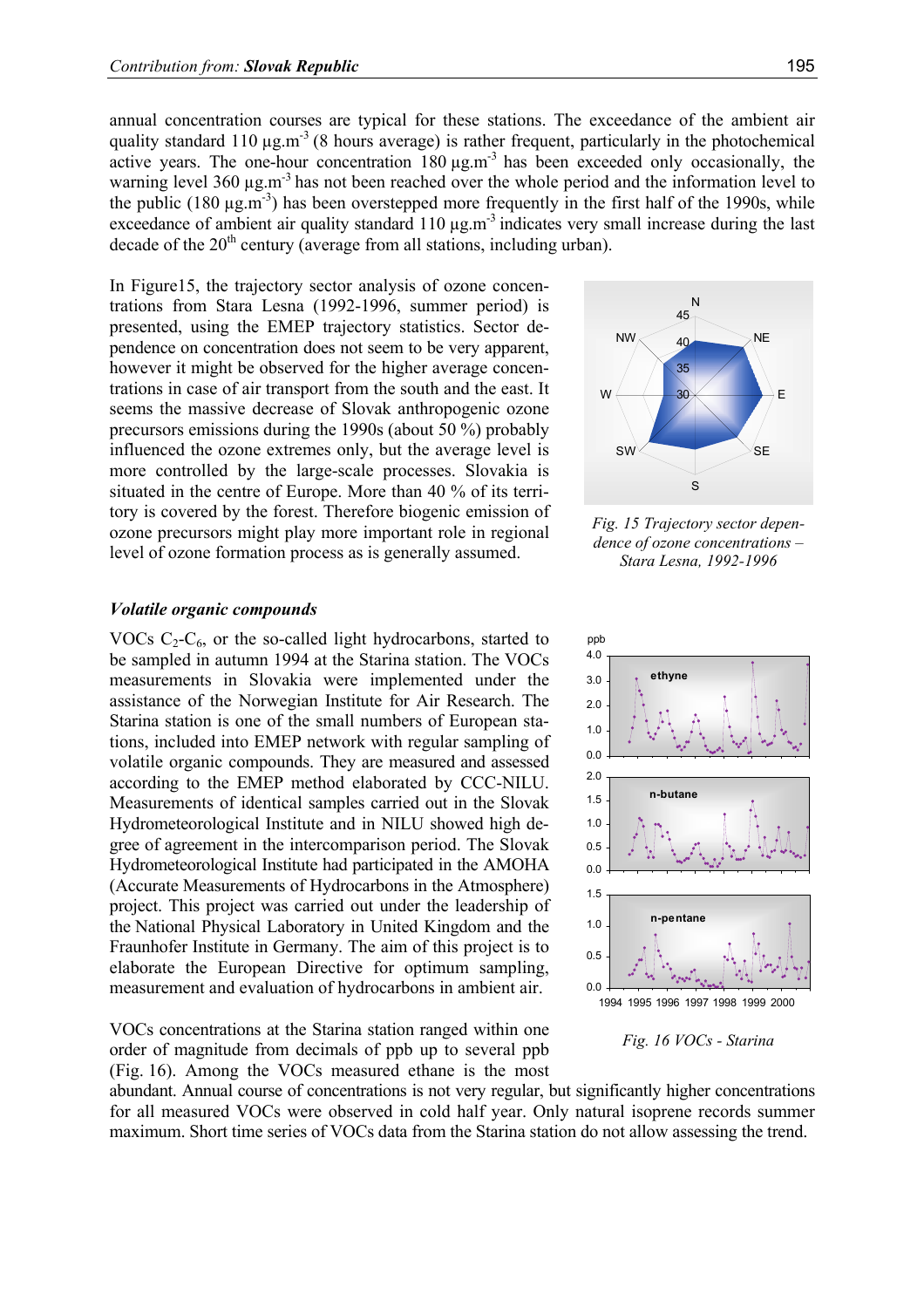## *Precipitation*

The annual amount of precipitation in Slovakia ranges between 500 and 2000 mm on average, depending on location and altitude of the respective station. Because of the effect of wind the precipitation amounts, reported from mountainous stations, are systematically underestimated. No corrections are used, but they should be taken into account when depositions are estimated. Concentrations of all chemical substances dissolved in rainwater are spatially rather conservative. Chemical composition of precipitation over the industrial continents is more controlled by regional incloud processes. Bellow-cloud scavenging of gases is ineffective process in the most of cases. It means that concentrations should reflect more the large-scale distribution and trends of emissions and very pronounced horizontal and vertical concentration gradients may not be expected. The time and spatial variations of precipitation amounts and intensity play also an important role. Slovakia is small country. Results of the chemical analysis of precipitation mostly confirmed the above-presented statements. The significant horizontal gradient or the dependence of altitude on concentrations of substances in rain was not identified. But it should be mentioned that the gradual replacement of bulk for wet only sampler makes problems at the trend analysis. The only significant decrease of sulphate concentrations and corresponding increase of pH values were observed at all Slovak regional stations (Fig. 17, 18, 19 and 20). The trend reflects the development of regional sulphur emissions. Downward trend of both, nitrates and ammonium concentrations, more distinctive at ammonium, was recorded (Fig. 21 and 22).











 $\overline{0}$ 1 2 3 4 5 1988 1990 1992 1994 1996 1998 2000 trend SO4 monthly w. means

6 7

mg S/l